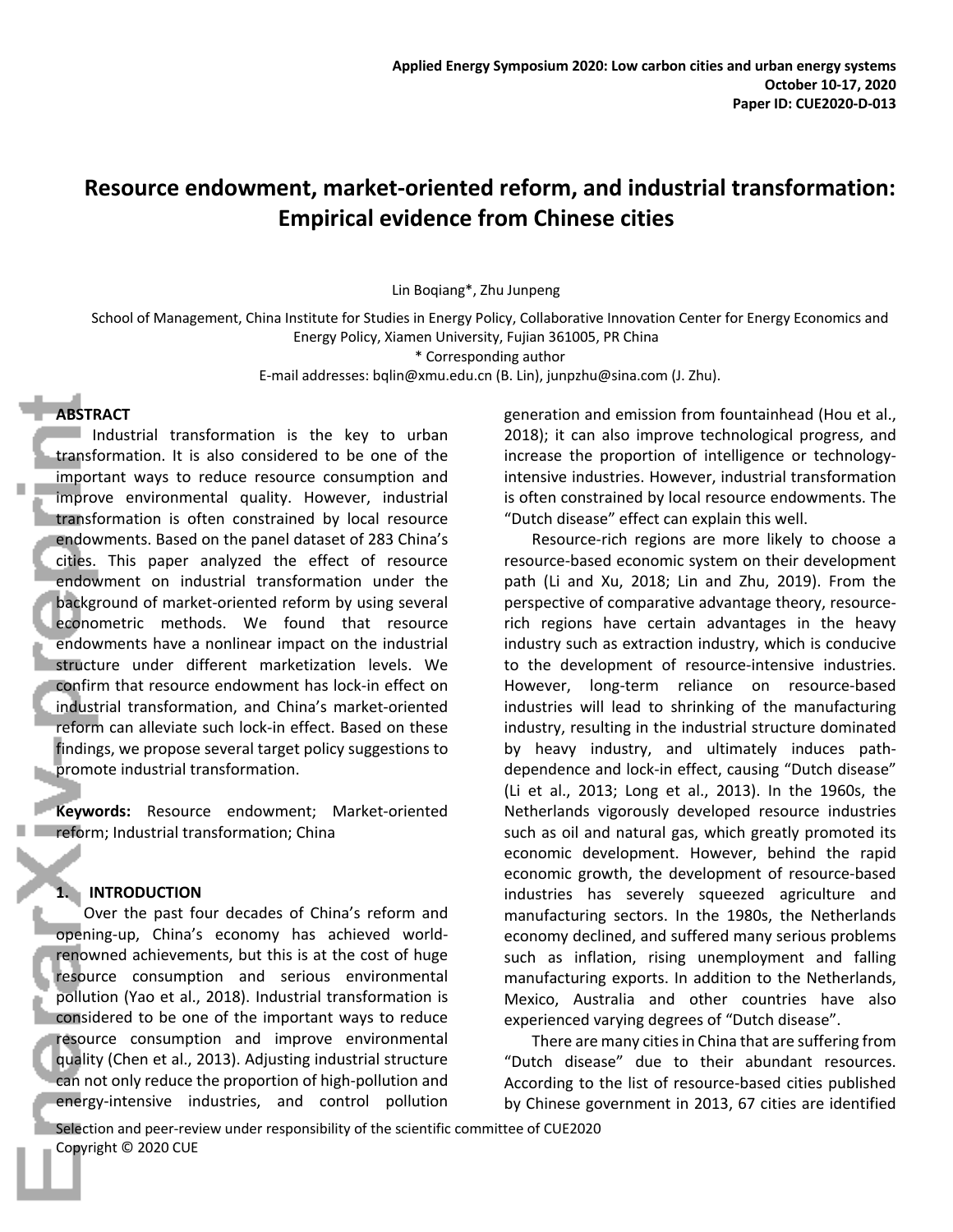as resource-exhausted cities, including 24 prefecture level cities and 22 county-level cities. One remarkable feature of these cities is single industrial structure, but in addition natural resource depletion, backward economic development, severe environmental pollution, and so on. It motivates us to investigate whether the resource endowment is really one main reason to form a "high pollution, high energy consumption" industrial structure? If so, is China's market-oriented reform helpful to alleviate the industrial lock-in effect caused by resource endowment?

Since 1978, China's market-oriented reform has gone through more than four decades. Market-oriented reform involves the relationship between the government and the market, the development of the non-state economy, the development degree of product market, the development degree of factor market, the development of intermediary organizations, and the legal system environment (Wang et al., 2019). Although the degree of marketization in the eastern coastal areas of China has been improved significantly, but this value in the less developed areas such as the central and western regions is still at a low level. Differences in marketization level could lead to large differences in resource inputs, resource outputs, and resource utilization efficiency across regions, which in turn lead to uncoordinated development of industries.

Generally speaking, the impact of resource endowment on industrial transformation will change with the promotion of market-oriented reform, which can be explained as follows: (1) Since the industrial competition is fiercer in areas with relatively high degree of marketization, survival of the fittest could force production firms to improve their technological level and **production efficiency, this could benefit to form a market** environment for industrial transformation. (2) Marketoriented reform can accelerate the flow of production factors, improve regional factors allocation efficiency (Lin and Du, 2015; Fan et al., 2007), and therefore could alleviate the industrial lock-in effect caused by resource endowments. (3) The resource-intensive industries are mainly state-owned enterprises with high degree of government intervention. However, with the increase of the degree of marketization, the market construction could become more complete, which suggests that the market competition order is more perfect, and the government intervention is less. Thus, the improvement of marketization level can serve economic diversification. To this end, we could conclude that the impact of resource endowment on industrial transformation is associated with the market-oriented reform. In general, a higher degree of marketization is always accompanied by more complete market construction and freer flow of production factors, thus the "Dutch disease" effect of resource endowment on industrial structure could be alleviated.

Based on this, this paper attempts to investigate the impact of resource endowment on industrial transformation under the background of China's marketoriented reform. We mainly discuss the following questions: (1) Does resource endowment make the industrial structure sink into the "Dutch Disease" effect? In other words, whether cities with abundant resources are more inclined to form a "high-pollution and highenergy consumption" industrial structure. (2) If yes, does China's market-oriented reform play a regulatory role to alleviate the lock-in effect of resource endowment on industrial structure? This paper adopts several econometric models to answer these questions.

This paper speaks to several strands of literature. Firstly, most of the existing studies focused on China's "resource curse" phenomenon, i.e., the impact of resource abundance on regional economic growth, limited studies analyzed the relationship between resource endowment and industrial transformation. Based on China's city-level data, this paper provides rigorous empirical evidence on this topic and identifies the complex influence of resource endowment on industrial transformation, which is a useful supplement to existing studies. Secondly, existing literature ignored the role of marketization when discussing the relationship between resource endowment and industrial transformation. This paper regards the degree of marketization as a regulatory variable and adopts the partially linear functional-coefficient panel data model to identify the key role of market-oriented reform in industrial transformation, which can avoid model misspecification in traditional linear model (An et al., 2016; Li et al., 2019). Thirdly, the results of this paper clarify the important role of market-oriented reforms in industrial transformation. We find that market-oriented reform is benefit to alleviate the "Dutch disease" effect caused by resource endowments, which has important policy implications for the transformation of China's resource-based cities.

The rest of this paper is organized as follows. Section 2 reviews the literature on resource endowment, market-oriented reform, and industrial transformation. Section 3 introduces econometric models and dataset. Section 4 provides the empirical analysis of the impact of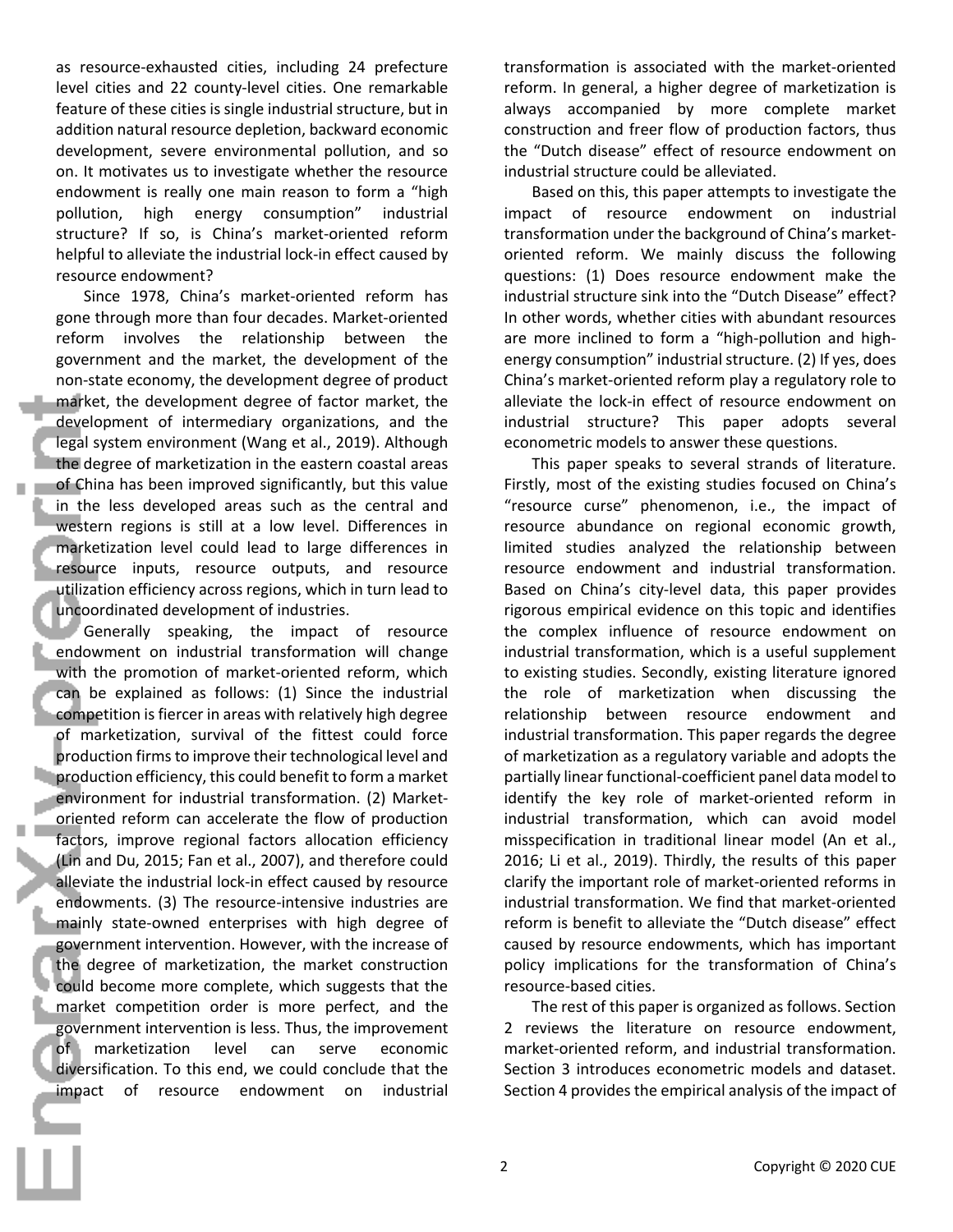resource endowment on industrial transformation by considering the role of market-oriented reform. Section 5 concludes this paper with some policy suggestions.

#### **2. PAPER STRUCTURE**

#### *2.1 Model specification and data description*

#### (1) *Model specification*

In order to explore the relationship between resource endowment and industrial transformation, this paper conducts the following empirical model:

 $IS_{it} = \alpha + \beta mining_{it} + \gamma X_{it} + \mu_i + \nu_t + \xi_{it}$  (1)

Where  $IS_{it}$  and mining<sub>it</sub> represents the industrial transformation and resource endowment for the i-city at period t, respectively.  $X_{it}$  is a set of control variables affecting industrial transformation, which will be introduced later.  $\mu_i$  and  $\nu_t$  denote the city fixed effect and year fixed effect, respectively.  $\xi_{it}$  is the random error.

As we discussed above, the effect of resource endowment on industrial transformation is affected by China's market-oriented reform. In order to examine the impact of the marketization on such effect. We initially consider the following empirical model:

 $IS_{it} = \alpha + \beta mining_{it} + \lambda (mining_{it} \times$ 

 $ln$  Marketization) +  $\gamma X_{it} + \mu_i + \nu_t + \xi_{it}$  (2) In this case, the impact of resource endowment on industry transformation is a linear function of the degree  $\overline{\text{of}}$  marketization, i.e.,  $\partial \text{IS}_{\text{it}}/\partial \text{mining}_{\text{it}} = \beta + \overline{\text{if}}$ λ ln Marketization. However, it should be noted that we may obtain a biased estimation result because of model misspecification caused by linear function assumption. Thus, we further consider other non-liner regression models.

The panel threshold model proposed by Hansen (1999) has been widely adopted in prior studies to explore the non-linear relationship. In order to verify whether there is a non-linear impact of resource endowment on industry transformation under different marketization level, we consider the following model:

 $IS_{it} = \alpha + \beta_1 mining_{it} \cdot I(ln \text{Marketization} \leq$  $\theta$ ) +  $\beta$ <sub>2</sub> mining<sub>it</sub>  $\cdot$  I(ln Marketization >  $\theta$ ) +  $\gamma X_{it}$  +  $\overline{\mu_i} + \nu_t + \xi_{it}$  (3)

Eq. (3) are standard single threshold panel regression models. Where I(∙) is an indicator function,  $\theta$  is the threshold value. I( $\cdot$ ) equals to 1 if the condition in brackets is satisfied, otherwise has a value of 0. We can use the LR test proposed by Hansen (1999) to determine whether the threshold values exist. Similarly, the multithreshold panel regression model such as the double threshold values model is expressed as follow:

 $IS_{it} = \alpha + \beta_1 mining_{it} \cdot I(ln \textit{Marketization} \leq$  $\theta_1$ ) +  $\beta_2$ mining<sub>it</sub> · I( $\theta_1$  < ln Marketization  $\leq \theta_2$ ) +  $\beta_3$ mining<sub>it</sub> · I(ln Marketization >  $\theta_2$ ) +  $\gamma X_{it}$  +  $\mu_i$  +  $v_t + \xi_{it}$  (4)

However, the threshold panel regression model assumes that there is a linear relationship in intervals between different threshold values, which is also likely to suffer from model misspecification.

Thus, we further consider the following partially linear varying coefficient panel data model. We assume that the resource endowment enters the model with the coefficients being nonparametric functions of the degree of marketization:

 $IS_{it} = \alpha + \beta (ln Marketization) mining_{it} +$  $\gamma X_{it} + \mu_i + \nu_t + \xi_{it}$  (5)

Where β(ln Marketization) is the coefficient of mining $_{it}$ , which is a function of the degree of marketization ln Marketization. Eq. (5) reveals that the coefficient of resource endowment is changed with the degree of marketization. The partially linear varying coefficient panel model relaxes the linear function assumption, which can be more flexible to capture the non-linear effect. We use the series method proposed by An et al. (2016) to estimate Eq. (5).

# (2) *Data description*

#### **Dependent variable**

Industry transformation. We use the proportion of secondary industry and the proportion of tertiary industry to represent the industry transformation. According to the industry development law of developed countries, when the economy is gradually transformed from the secondary to the tertiary industry, it can realize the advanced transformation of industrial structure. Thus, the changes of the secondary industry (or tertiary industry) can reflect the industry transformation.

#### **Key explanation variables**

Resource endowment (mining): Generally, previous studies used the resource reserves, the proportion of resource industry employees in total employees, and proportion of resource industry output value in GDP to measure resource endowment. Limited to the data at the city level, this paper adopts the proportion of employees in mining industry to represent the resource endowment (Qian et al., 2019). The mining industry includes coal, oil, natural gas and other industries directly related to natural resource, thus, the development of mining industry is an important feature to measure resource endowment.

The degree of marketization (Marketization): Since this paper attempts to explore the impact of resource endowment on industry transformation under different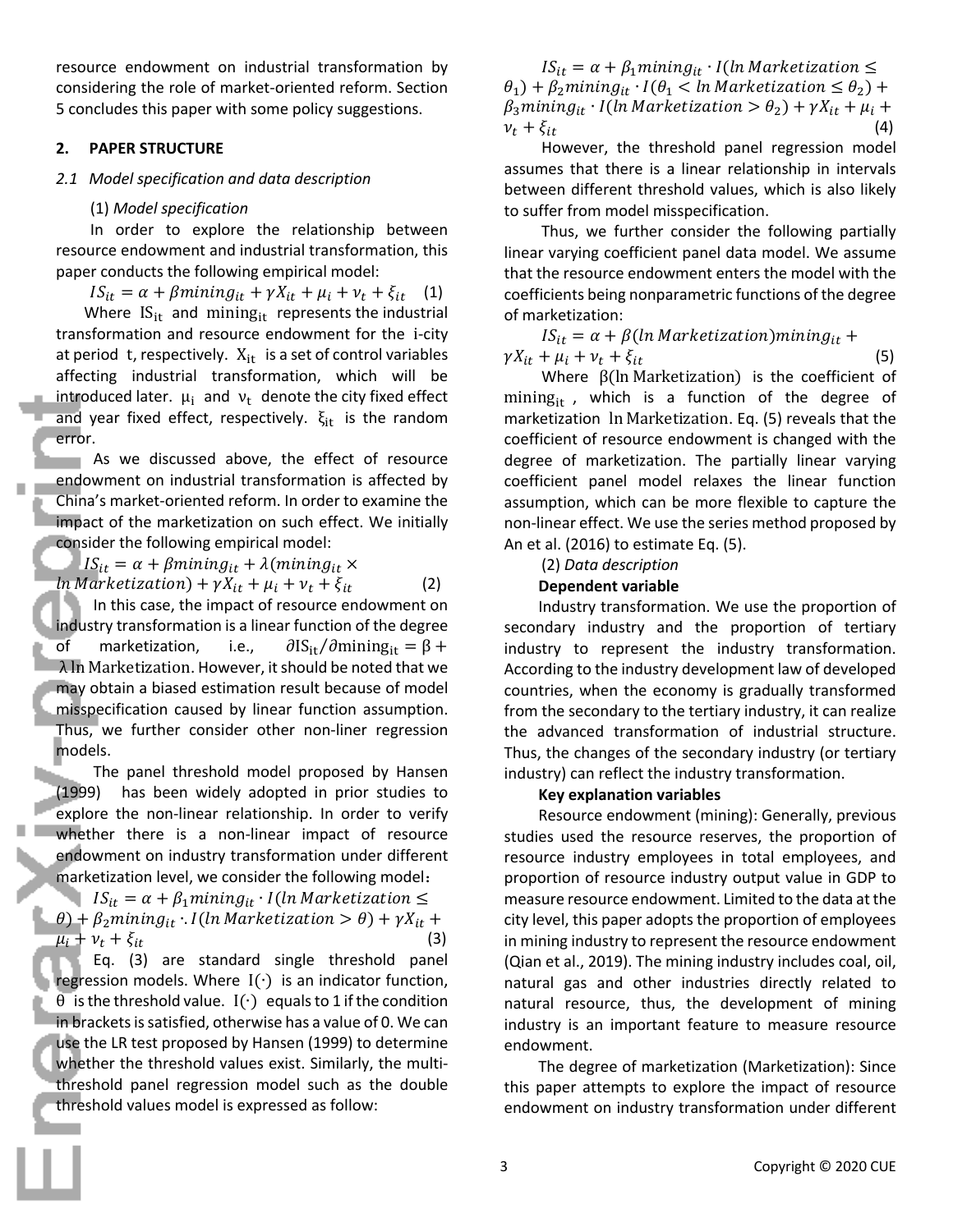degree of marketization. Thus, the choose of this indicator is important. Wang et al. (2019) have issued the marketization index of China's provinces from 2008- 2016, similar indicator has been widely adopted in prior studies (Li et al., 2019; Ang et al., 2014). We match China's provincial data to 283 prefecture level or above cities in each year. Since the cities is one part of the province, our treatment can support us to investigate the impact of resource endowment on city industry transformation under the big background of provincial market-oriented reform. Fig. 1 shows the kernel density of the degree of marketization in China's provinces, it can be noted that the distribution of the annual kernel density shits to the right side with year, indicating that China's marketization level has gradually improved in the last nine years.



**Fig. 1. Kernel density of the degree of marketization in** 

#### **China's provinces**

#### **Control variables**

Trade openness (fdi). We use the proportion of foreign direct investment in GDP to measure the trade openness. China has been implementing reform and opening-up policy for more than 30 years. Open economy facilitates the redistribution of production factors across countries and ultimately promotes industrial transformation.

Fiscal spending of local government (fiscal spending). Fiscal spending is an important means for the government to intervene in the economy. Generally speaking, fiscal spending is closely related to the relevant policies implemented by the government, such as industrial policy and economic policy. Thus, change in fiscal spending has large correlation with industrial transformation. fiscal spending is measured by the proportion of government fiscal spending in GDP.

Expenditure on R&D and education (R&D\_edu). The expenditure on R&D process is of great significance for promoting technological innovation and technological progress, while the expenditure on education is conducive to improving the level of regional human capital (Lin and Zhu, 2019). As a result, increasing expenditure on R&D and education can drive industrial transformation to tertiary industry. This paper uses the proportion of government fiscal spending on R&D and education to measure R&D\_edu.

Investment (fai). This paper uses the proportion of fixed asset investment in GDP to measure investment level (Xie and Zhai, 2020). As one of the "troikas" of economic development, investment is an important source of capital formation. At this point in China's development, a steady stream of investment is needed to ensure economic growth, infrastructure construction, elimination of backward production capacity, and technological innovation. Therefore, giving full play to the key role of investment is of great significance for industrial transformation.

Due to the limitations of the marketization index, the data range for this paper is 2008-2016, including 283 Chinese prefecture-level or above cities. The data are collected from annual China City Statistical Yearbook, and the Marketization Index of China's Provinces: NERI Report 2018 (Wang et al., 2019).

#### *2.2 Empirical analysis*

(1) Estimation results of linear regression model

Table 1 presents the estimation results of fixed effect panel data model based on Eq. (1) and (2). Where column 1 and 3 are the estimation results without considering the impact of marketization. We note that the estimation coefficient of resource endowment ( mining ) is significantly positive at 1% level when regarding the proportion of secondary industry as the dependent variables, while the coefficient is significantly negative when treating the proportion of tertiary industry as dependent variable. Thus, the results suggest that richer resource endowments are unfavorable for the adjustment of industrial structure to the tertiary industry.

With regard to the control variables, we observe that the coefficient of fdi are 0.229 and -0.186 and significant at 1% level in column 1 and column 3, respectively, indicating that the trade openness inhibits the upgrading of industrial structure to the tertiary industry. The increase of fiscal spending could promote the transformation of industrial structure to the tertiary industry, which has the coefficients of -0.216 and 0.131 in column 1 and column 3, respectively. A possible explanation is that the fiscal spending is closely related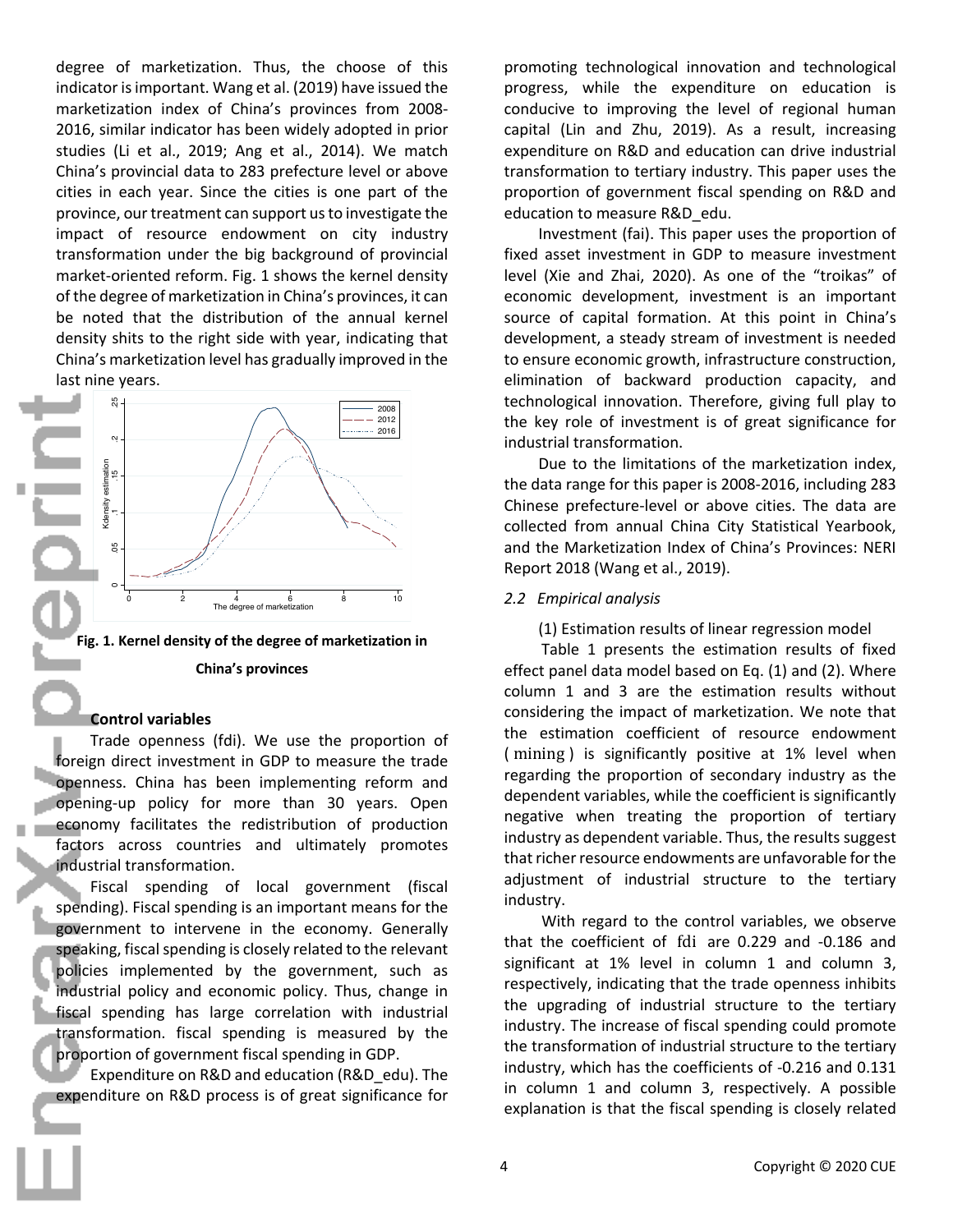to the current industrial structure transformation policy. Expenditure on R&D and education ( R&D\_edu ) has significant coefficients of -0.142 and 0.127, which has the same influence directions as expected. The coefficients of fixed asset investment (fai) are 0.298 and -0.128 in column 1 and column 3 and significant at 1% level, suggesting that increase of fixed asset investment could hinder the upgrading of industrial structure.

| Table 1. Estimation results of fixed effect model |  |  |  |  |
|---------------------------------------------------|--|--|--|--|
|---------------------------------------------------|--|--|--|--|

|                    | Proportion of secondary |             |             | Proportion of tertiary |
|--------------------|-------------------------|-------------|-------------|------------------------|
|                    | (1)                     | (2)         | (3)         | (4)                    |
| mining             | $0.145***$              | $1.487***$  | $-0.118***$ | $-0.818***$            |
|                    | (3.95)                  | (13.62)     | $(-4.129)$  | $(-9.430)$             |
| fdi                | $0.229***$              | $0.320***$  | $-0.186***$ | $-0.233***$            |
|                    | (2.70)                  | (3.90)      | $(-2.817)$  | $(-3.581)$             |
| fiscal spending    | $-0.216***$             | $-0.205***$ | $0.131***$  | $0.125***$             |
|                    | $(-7.875)$              | $(-7.733)$  | (6.14)      | (5.96)                 |
| R&D_edu            | $-0.142***$             | $-0.148***$ | $0.127***$  | $0.131***$             |
|                    | $(-3.785)$              | $(-4.094)$  | (4.38)      | (4.56)                 |
| fai                | $0.298***$              | $0.374***$  | $-0.128***$ | $-0.168***$            |
|                    | (5.51)                  | (7.13)      | $(-3.055)$  | $(-4.038)$             |
| mining             |                         | $-0.833***$ |             | $0.434***$             |
| x In Marketization |                         | $(-12.994)$ |             | (8.53)                 |
|                    | 52.895 ***              | 52.451***   | 32.808 ***  | 33.040***              |
| constant           | (46.86)                 | (48.15)     | (37.35)     | (38.19)                |
| Year fixed effect  | Yes                     | Yes         | Yes         | Yes                    |
| City fixed effect  | Yes                     | Yes         | Yes         | Yes                    |
| Observations       | 2547                    | 2547        | 2547        | 2547                   |
| R <sup>2</sup>     | 0.332                   | 0.379       | 0.534       | 0.549                  |

П

Note: t statistics in parentheses; \*\*\*p < 0.01, \*\*p<0.05, \*p<0.1. Column 2 and column 4 present the estimation results of Eq. (2), which include the interaction term of resource endowment and marketization level (mining  $\times$ ln Marketization) into the regression model. We note that the coefficient of the interaction term is -0.833 in column 2; thus, the effect of resource endowment on the proportion of secondary industry is 1.487 – 0.833 ln Marketization , which is a linear decreasing function of the degree of marketization. Moreover, we also observe that the interaction term has a significantly positive coefficient with the value of 0.434; thus, the effect of resource endowment on the proportion of tertiary industry is  $-0.818 + 0.434$  ln Marketization. In contrast, it is an increasing function of degree of marketization. Overall, the results suggest that the impact of resource endowment on industrial transformation is correlated with marketization level. To be specified, the adverse effect of resource endowment on industrial structure upgrading to tertiary industry will be reduced with the increase of marketization level. (2) Estimation results of panel threshold regression model

 In order to further investigate the non-linear relationship between resource endowment and industrial transformation under different marketization level, we further consider the panel threshold regression model. This paper chooses the degree of marketization as the threshold variables. We use the bootstrap method proposed by [3] to test the threshold effect by repeated 300 times simulation. The results are presented in Table 2 and Table 3, respectively. The results confirm that there are double threshold number for the proportion of secondary industry and the proportion of tertiary industry. The threshold values are 1.3137 and 1.6351, all of them are significant at least 1% level. We hence adopt the double threshold values model.

**Table 2. Threshold effect test for the proportion of secondary industry**

| Threshold<br>variable | Threshold<br>number | F-<br>statistic<br>S | p-<br>Value | Threshold<br>value | 95% Confidence<br>intervals |
|-----------------------|---------------------|----------------------|-------------|--------------------|-----------------------------|
| In Marketizatio       | Single              | 142.92               | 0.000       | 1.6351             | [1.6283, 1.6390]            |
|                       | Double              | 79.36                | 0.003       | 1.3137             | [1.3002, 1.3507]            |

**Table 3. Threshold effect test for the proportion of tertiary industry**

| Threshold<br>variable | Threshold<br>number | F-<br>statistic<br>s | p-<br>Value | Threshold<br>value | 95% Confidence<br>intervals |
|-----------------------|---------------------|----------------------|-------------|--------------------|-----------------------------|
| In Marketizatio       | Single              | 74.61                | 0.003       | 1.3137             | [1.3002, 1.3507]            |
|                       | Double              | 49.26                | 0.007       | 1.6351             | [1.6163, 1.6390]            |

The estimation results are shown in Table 4. Column 1 is the estimation results with the proportion of secondary industry as the dependent variable. We note that the impact of resource endowment on the proportion of secondary industry are different at different threshold interval. To be specified, the estimated coefficient of mining is 0.534 when InMarketization  $\leq 1.3137$ , but this effect decreases with the increase of marketization level. When  $1.3137$  < lnMarketization  $\leq 1.6351$  , the estimated coefficient decreases to 0.234; moreover, this effect even becomes insignificant when  $1.6351 <$ lnMarketization.

Column 2 shows the estimation results with the proportion of tertiary industry as the dependent variable. We observe an opposite result to column 1. The results suggest that the negative effect of resource endowment on the proportion of tertiary industry is decrease with the increase of marketization level. Overall, the results of threshold effect model indicate that China's market-oriented reform could alleviate the adverse effects of resource endowment on industrial transformation.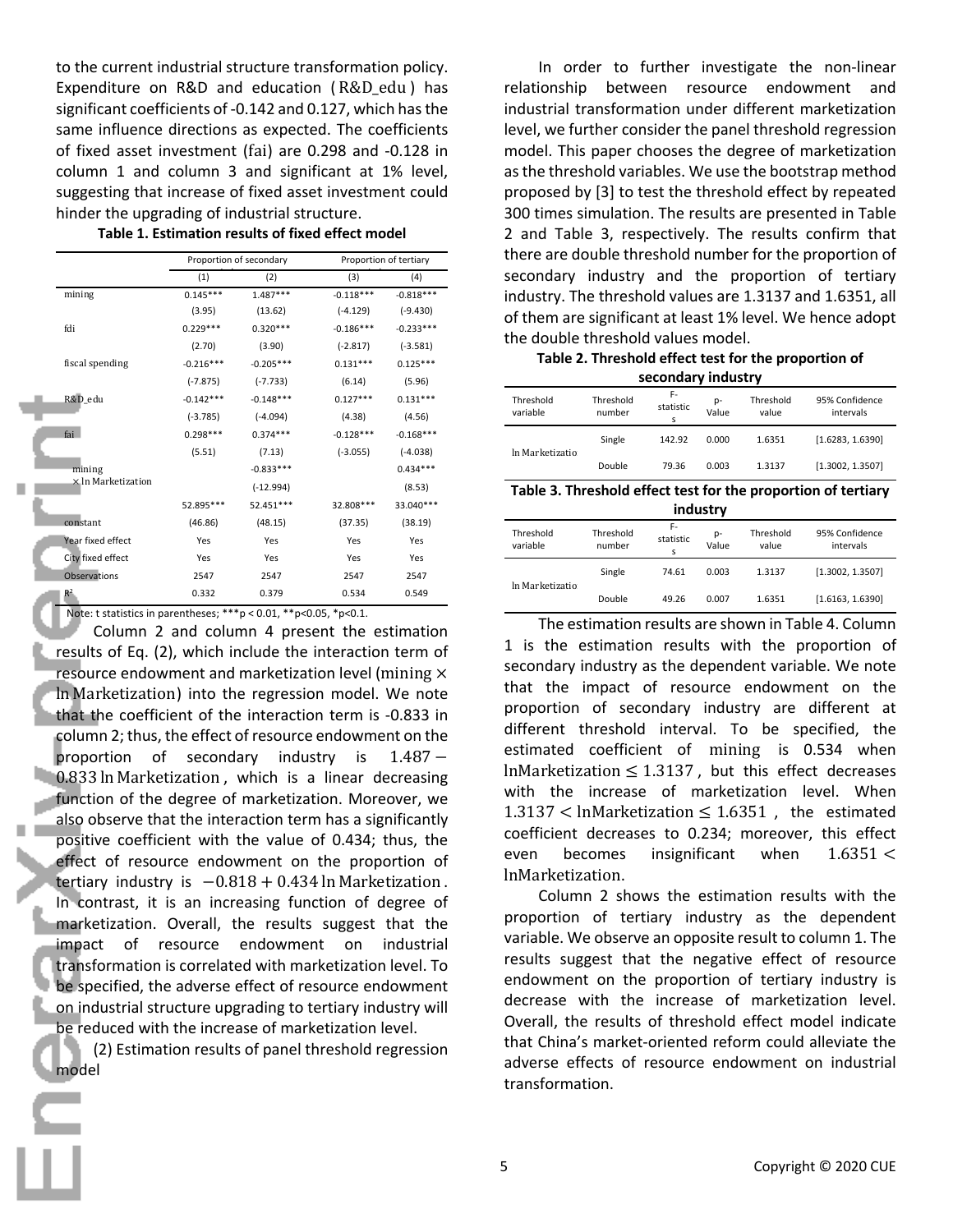**Table 4. Estimation results of threshold effect model**

|                                             | Proportion of | Proportion of |
|---------------------------------------------|---------------|---------------|
| fdi                                         | $0.277***$    | $-0.213***$   |
|                                             | (3.40)        | $(-3.298)$    |
| fiscal spending                             | $-0.198***$   | $0.121***$    |
|                                             | $(-7.490)$    | (5.79)        |
| R&D_edu                                     | $-0.152***$   | $0.128***$    |
|                                             | (-4.206)      | (4.48)        |
| fai                                         | $0.354***$    | $-0.162***$   |
|                                             | (6.79)        | $(-3.921)$    |
| mining                                      | $0.534***$    | $-0.385***$   |
| (lnMarketization $\leq$ 1.3137)             | (10.22)       | $(-9.299)$    |
| mining                                      | $0.234***$    | $-0.152***$   |
| $(1.3137 <$ InMarketization $\leq 1.6351$ ) | (6.33)        | $(-5.188)$    |
| mining                                      | 0.04          | $-0.061**$    |
| (1.6351 < InMarketization)                  | (1.01)        | $(-2.103)$    |
| constant                                    | 48.144***     | 40.197***     |
|                                             | (40.47)       | (42.63)       |
| Year fixed effect                           | Yes           | Yes           |
| City fixed effect                           | Yes           | Yes           |
| Observations                                | 2547          | 2547          |
| $R^2$                                       | 0.38          | 0.55          |

Note: t statistics in parentheses; \*\*\*p < 0.01, \*\*p<0.05,

(3) Estimation results of partially linear functionalcoefficient panel model

An important feedback of the linear regression model and the threshold model is that the model assumptions are too strict. Therefore, this paper attempts to use the partially linear functional-coefficient panel model to further explore the impact of resource endowment on industrial transformation. Because the model can consistently estimate the nonlinear part at the standard nonparametric rate [1], it relaxes the general assumptions of the linear model or the threshold model, and can better reveal the non-linear relationship between resource endowment and industrial transformation under different marketization level.

The estimation results of Eq. (6) are presented in Table 5 and Fig. 2. Where, Table 5 shows the linear part while Fig. 2 presents the non-linear part. We can observe that the significant level of the control variables in Table 5 is similar to those in Table 1 and Table 4, suggesting the robustness of the estimation results. Moreover, Fig.2 confirms that there is a nonlinear relationship between resource endowment and industry transformation under different marketization level as shown in Fig.1. The 95% confidence interval reveals that the effect is not significant when the degree of marketization lies in low and high level. Overall, Fig. 2 suggests that with the increase of marketization level, the positive impact of resource endowment on secondary industry, as well as the negative effect on tertiary industry could decrease, indicating that the market-oriented reform can alleviate

the hindrance of resource endowment on industrial transformation.

| Table 5. Estimation results of partially linear functional- |
|-------------------------------------------------------------|
| coefficient nanel model                                     |

|                   | COETHLICHT DATIET HIUUET |                   |
|-------------------|--------------------------|-------------------|
|                   | Proportion of            | Proportion of     |
|                   | secondary industry       | tertiary industry |
| fdi               | $0.188**$                | $-0.140**$        |
|                   | (2.450)                  | $(-2.114)$        |
| fiscal spending   | $-0.120***$              | $0.121***$        |
|                   | $(-5.788)$               | (6.792)           |
| R&D edu           | $-0.066***$              | $0.063***$        |
|                   | $(-3.044)$               | (2.922)           |
| fai               | $0.132***$               | $-0.002$          |
|                   | (2.676)                  | $(-0.047)$        |
| Year fixed effect | Yes                      | Yes               |
| City fixed effect | Yes                      | Yes               |
| Observations      | 2264                     | 2264              |
| R <sup>2</sup>    | 0.305                    | 0.394             |

Note: t statistics in parentheses; \*\*\*p < 0.01, \*\*p<0.05, \*p<0.1.



**Fig. 2 Functional coefficient estimates.**

# *2.3 Conclusion and Policy Implications*

Despite extensive studies on the relationship between resource endowment and economic growth, the impact of resource endowment on industrial transformation is largely unknow. Whether abundant resources could cause "lock-in" industrial structure dominated by secondary industry, and whether marketoriented reform will help alleviate such "lock-in effect", these topics are always ignored in the existing literature, but are the foci of this paper.

Based on the panel data of Chinese cities from 2008 to 2016, this paper analyzes the impact of resource endowment on industrial transformation under the market-oriented reform by using multiple linear models and nonlinear models, including fixed effect model, panel threshold model, and partially linear functional coefficient panel data model. The combination of such models can help us to overcome the possible shortcomings of the traditional linear model. We obtain the following conclusions. For the induction of the inductional structure to be dominated by the the induction of the induction of the induction of the induction of the induction of the induction of the induction of the induction of the induction of

(1) The linear regression results indicate that resource abundance is indeed an important factor that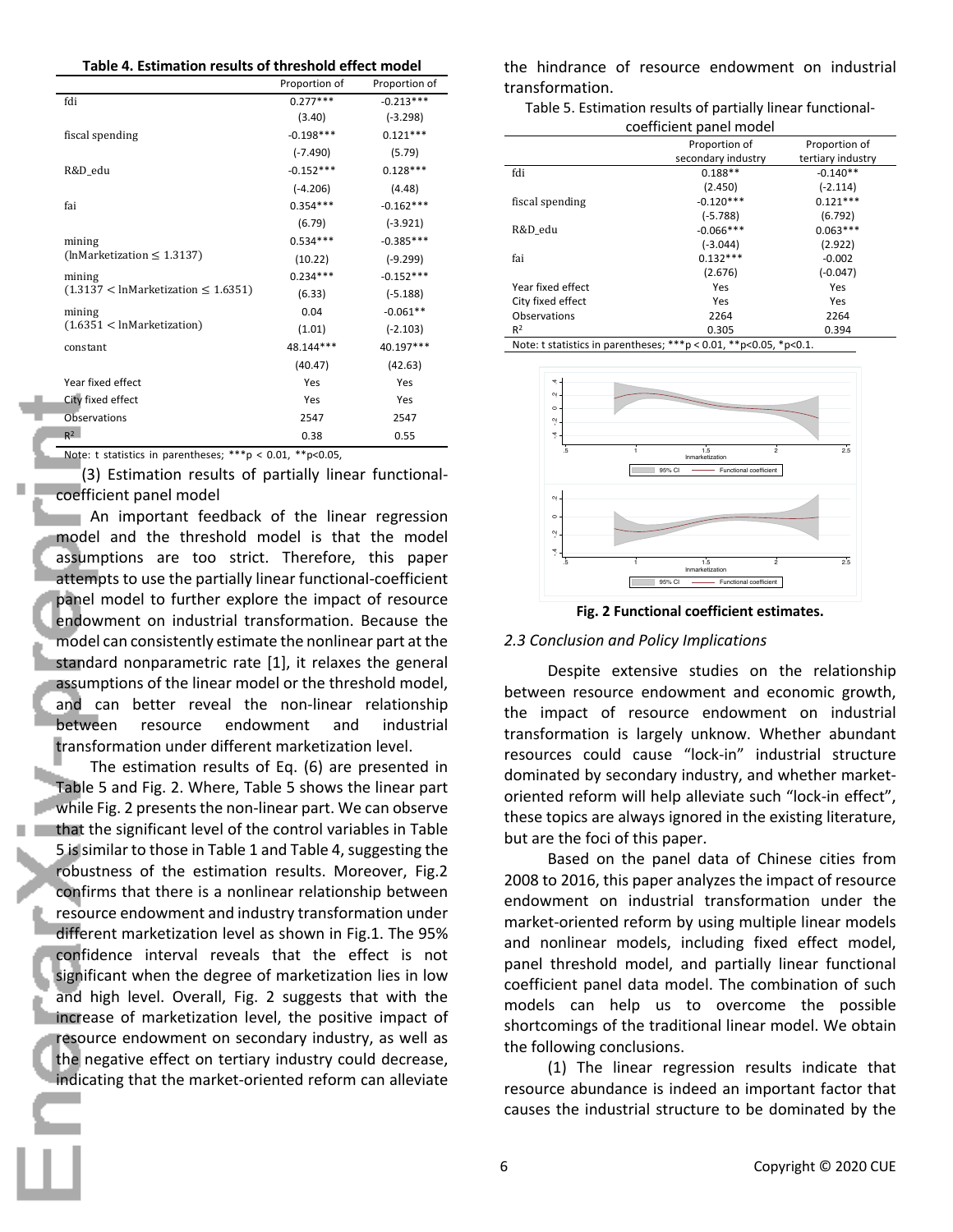secondary industry, in other words, resource endowment will cause the industrial structure to have a lock-in effect similar to the "Dutch Disease". After adding the interaction item term of resource endowment and marketization level, we find that the lock-in effect on the proportion of the secondary industry is a decreasing linear function of the marketization level, but an increasing linear function for the proportion of the tertiary industry.

(2) The estimation results of threshold model show that the influence of resource endowment on industrial transformation is different in different intervals of marketization levels. Specifically, the positive impact of resource endowment on the proportion of the secondary industry is smallest when the degree of marketization locates in the highest interval, opposite finding is recognized for the proportion of the tertiary industry. This suggests that the market-oriented reform is benefit to alleviate the industrial lock-in effect caused by resource endowment.

(3) The estimation results of the partially linear functional-coefficient panel data model suggest that resource endowments have a nonlinear impact on the industrial structure under different marketization levels. That is, the positive impact of resource endowment on the proportion of the secondary industry gradually decreases with the improvement of the degree of marketization, such impact even become insignificant when marketization level reaches to a certain point. As for tertiary industry, we observe a gradually decreasing negative impact of resource endowment on the proportion of the tertiary industry, and this impact also become insignificant when marketization level reaches to a certain point. To this end, we confirm that resource endowment has lock-in effect on industrial transformation, and China's market-oriented reform can alleviate such lock-in effect.

The findings of this paper reach the following policy implications: First, local governments should pay attention to the regulatory role of market-oriented reform in alleviating the lock-in effect of resource endowments on the industrial structure, and fully explore and utilize the key role of market-oriented reform in industrial transformation. Specifically, local governments should actively promote market-oriented reforms, increase the vitality of the factor market, break the system and mechanism barriers to the free flow of factors, and promote the rational allocation of resource factors across regions. Secondly, considering the large differences in resource endowments across regions, in

order to achieve a win-win situation of industrial transformation and market-oriented reform, the government should take into account local conditions when promoting market-oriented reform, distinguish the focus of reform that tailoring to regional levels, and effectively exert the regulatory role of market-oriented reform.

Finally, the findings of this paper are of great significance to the transformation of resource-based cities. According to the list of resource-based cities published in 2013, there are still more than 67 cities in China belonging to resource-exhausted cities. At present, some cities have formed an economic development mode of "path dependence" on resources. How to avoid the "Dutch disease" through transformation is important for the sustainable development of these cities. This paper suggests that local governments should reduce their intervention in the market, highlight their own role on policy guidance and service functions, and gradually reduce resources dependence by encouraging the entry of service industries and high-tech industries, so as to promote the transformation of the city.

Note: We do not want to include your paper in the conference proceedings.

# **REFERENCE**

- [1] An, Y., Hsiao, C., Li, D., 2016. Semiparametric estimation of partially linear varying coefficient panel data models. Adv. Econom. 36, 47–65. https://doi.org/10.1108/S0731- 905320160000036011.
- [2] Ang, J. S., Cheng, Y., Wu, C., 2014. Does enforcement of intellectual property rights matter in China? Evidence from financing and investment choices in the high-tech industry. Review of Economics and Statistics, 96(2), 332-348.
- [3] Chen, S., Jefferson, G. H., & Zhang, J. (2011). Structural change, productivity growth and industrial transformation in China. China Economic Review, 22(1), 133–150.
- [4] Fan, Y., Liao, H., & Wei, Y.-M. (2007). Can market oriented economic reforms contribute to energy efficiency improvement? Evidence from China. Energy Policy, 35(4), 2287–2295.
- [5] Hansen, B.E., 1999. Threshold effects in nondynamic panels : Estimation , testing , and inference 93.